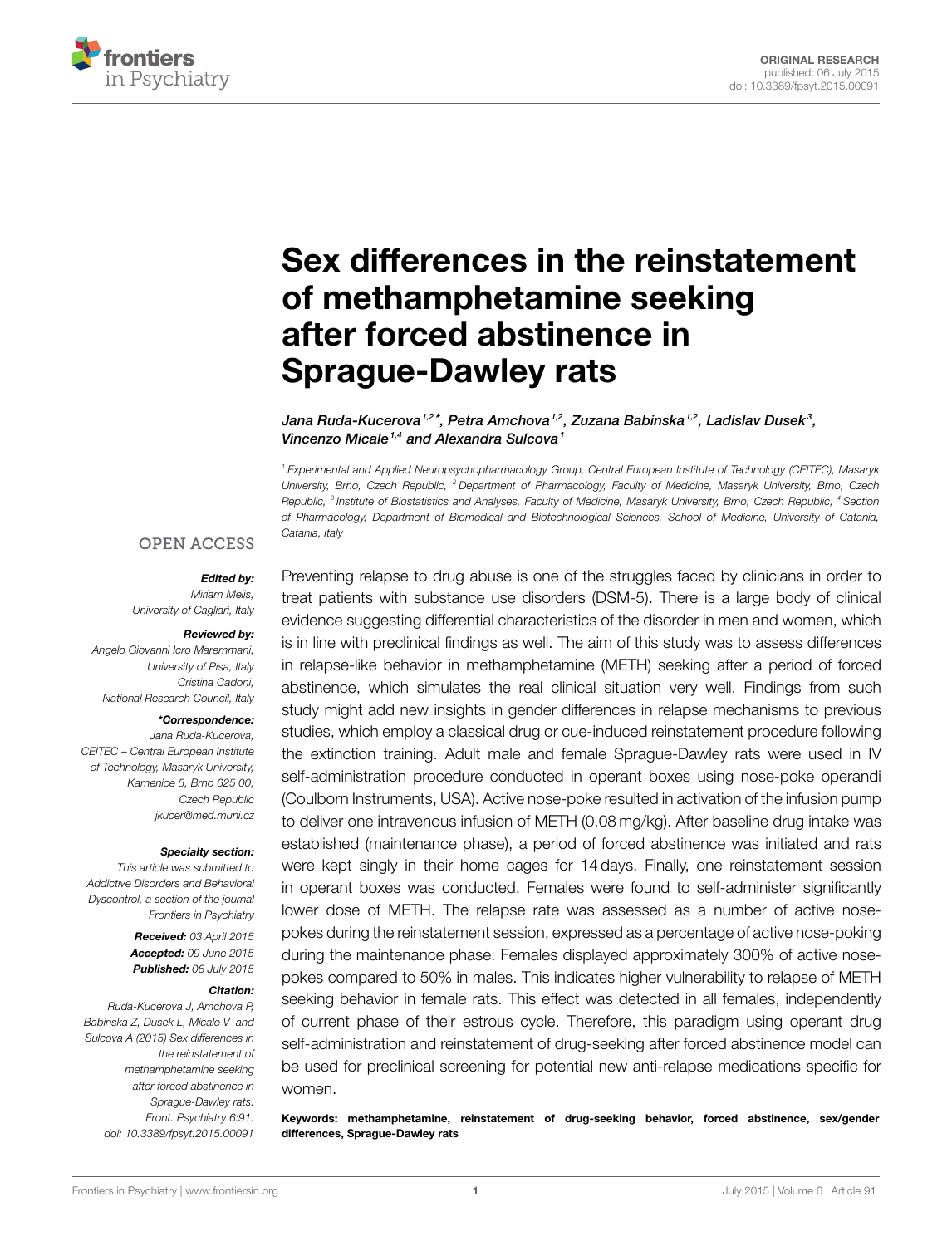# **Introduction**

Methamphetamine (METH) addiction is a serious psychosocial problem, which leads to organic harm of the body as well as distortion of the normal functioning of affected people within the society and family. There is a large body of clinical evidence suggesting differential characteristics of the disorder in men and women. Despite the absolute number of female METH abusers being lower than the male ones, women usually appear more dependent, show higher escalation rates [\(1,](#page-6-0) [2](#page-6-1)) and most importantly tend to experience more frequent relapses [\(3,](#page-6-2) [4](#page-6-3)). These gender specific differences require specific treatment strategies for men and women [\(5–](#page-6-4)[7](#page-6-5)). This particularly applies to relapseprevention, which represents a key treatment challenge especially for women([8](#page-6-6)).

The preclinical approach to model drug addiction with the highest validity is usually considered as the operant drug self administration. To mimic relapse in this paradigm, a period of extinction procedure can be employed when the animal still has a regular access to the operant box but the drug delivered by infusion pump is replaced by vehicle. After certain number of sessions, the subject stops to respond to the active operandum (e.g., lever or nose-poke). After reaching a specific extinction criteria (number of active/inactive responses lower than a set number), one last session is conducted and the reinstatement of the drug-seeking behavior is primed by an environmental factor (stress, cues) or a drug dose. Such studies have repeatedly shown female rats to be more vulnerable to drug-primed relapse of METH seeking behavior at conditions of time limited sessions (2 h), which mimic rather consummatory behavior, as well as prolonged self-administration sessions. This is considered to provide a better model for loss of control over drug taking, leading to escalation of drug consumption([9\)](#page-6-7) known from a clinical situation([3\)](#page-6-2). Similarly, a higher relapse-like behavior was found in female rats after priming by conditioned cue and to even higher extent by METH dose [\(10](#page-6-8)). Earlier, analogous results were reported in studies with cocaine [\(11](#page-6-9), [12\)](#page-6-10) and fentanyl([13\)](#page-6-11).

However, this paradigm does not mimic the human treatment very well, because the patient usually discontinues the drug abuse in the drug rehabilitation center and for some time does not have access to the drug-related environments. Therefore, a forced abstinence model was developed where the animal does not have access to the operant box and is kept in the home cage for some time([14–](#page-6-12)[16\)](#page-6-13); thus, the motivation of drug response behavior is not influenced by any training procedures.

Furthermore, many preclinical studies, which assess sexdependent differences, isolate the hormonal effect either by ovariectomy and subsequent hormonal supplementation([17,](#page-6-14) [18\)](#page-6-15) or by constant tracking of the estrous cycle phase([10,](#page-6-8) [19\)](#page-6-16). These approaches already explained extensively the role of gonadal hormones in the reward processes showing enhancement of drug intake by estradiol [\(17](#page-6-14), [18](#page-6-15), [20](#page-6-17)[–22](#page-6-18)) and attenuation of drug seeking by progesterone([4](#page-6-3), [23](#page-6-19)). However, the possibilities of clinical applications of these findings are limited, so far only progesterone was tested as a treatment for nicotine relapse in women([24\)](#page-6-20) and such treatment would have many undesirable side effects. Consequently, an ideal animal model with high face, construct, and predictive validity for testing new relapse-prevention treatments should not be based on hormonal levels only.

The intact animals (males and freely cycling females) showed no sex differences to effects of amphetamines in the animal model of conditioned place preference (CPP) [\(25](#page-6-21), [26](#page-6-22)). Interestingly, CPP for METH did not occur in ovariectomized rats but developed in females treated with estradiol [\(27](#page-6-23)). Therefore, gender differences in the CPP paradigm might be biased by fluctuating hormonal levels in intact females. However, results supporting higher vulnerability to METH in intact female rats were reported too. Female rats displayed higher increase of locomotor activity, which lasted for longer time and had higher scores of stereotypies than male rats [\(28\)](#page-6-24). These results indicate the sex differences may depend, besides hormonal influences, also on different pharmacokinetic processes in females [\(29](#page-6-25)).

Therefore, the aim of this study was to assess gender differences in all stages of operant IV self-administration of METH in male and female rats while the gonads of all animals were kept intact assuring physiological estrous cycle in females. We expected a higher variability in the female group, especially in the reinstatement of METH seeking behavior due to different hormonal stages. However, we hypothesized that this variability may be overpowered by all other significant gender differences. Furthermore, we assessed possible gender differences in acquisition and maintenance of food self-administration in order to compare the operant behavior toward natural reward (food) and the drug of abuse.

# <span id="page-1-0"></span>**Materials and Methods**

## **Animals**

Eight-week-old male and female albino Sprague-Dawley rats weighing 175–200 g (females) and 200–225 g (males) at the beginning of the experiment were purchased from Charles River (Germany). The rats were housed individually in standard rat plastic cages, the experiments on males and females were performed separately, to assure the self-administration room is dedicated to one gender at a time only. Environmental conditions during the whole study were constant: relative humidity 50–60%, temperature  $23 \pm 1$ °C, inverted 12-h light-dark cycle (6 a.m. to 6 p.m. darkness). Food and water were available *ad libitum*. All experiments were conducted in accordance with all relevant laws and regulations of animal care and welfare. The experimental protocol was approved by the Animal Care Committee of the Masaryk University, Faculty of Medicine, Czech Republic, and carried out under the European Community guidelines for the use of experimental animals.

## **Drugs and Treatments**

Methamphetamine from Sigma Chemical, Co., St Louis, MO, USA available in the operant cage for IV self-administration was 0.08 mg/kg per infusion with the maximum number of infusions obtainable in one session set to 50. The solutions were prepared for specific animals depending on their body weights rounded to the closest category of 250, 300, 350 g, etc. This paradigm is adapted from Emmett-Oglesby MW (Fort Worth, TX, USA)([30](#page-6-26)) and routinely used in our laboratory [\(17](#page-6-14), [31](#page-7-0)[–33\)](#page-7-1).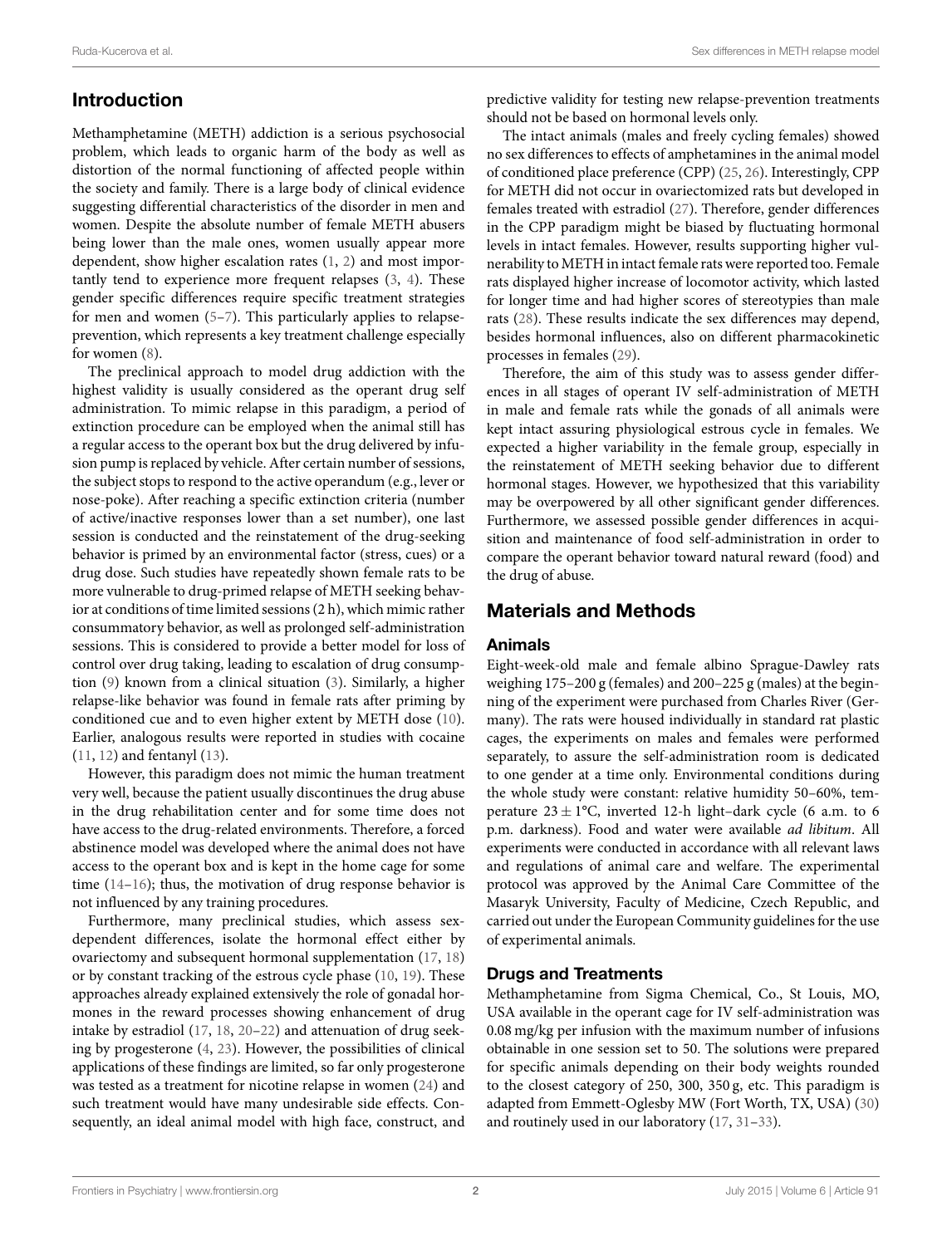## **Locomotor Activity Test**

After adaptation period at the beginning of the study basal behavioral profile was assessed in both males and females. In brightly lit room, rats were individually tested for locomotor activity using the Actitrack system (Panlab, Spain) as previously described([34,](#page-7-2) [35](#page-7-3)). Each Plexiglas arena (45 cm *×* 45 cm *×* 30 cm) was equipped with 2 frames equipped with photocells located one above another 2 and 12 cm above the cage floor. Each animal was placed in the center of arena and the spontaneous behavior was tracked for 10 min. During the test, the horizontal locomotor activity (the trajectory as calculated by the system from beam interruptions that occurred in the horizontal sensors) and vertical activity (number of rearing episodes breaking the photocell beams of the upper frame) were recorded. At the end of the session, animals were returned to their home cage and arenas were wiped with 1% acetic acid to avoid olfactory cues.

## **Intravenous Drug Self-Administration Surgery**

Animals were deeply anesthetized with i.p. injections of 50 mg/kg ketamine plus 8 mg/kg xylazine. Under aseptic conditions, a permanent intracardiac silastic catheter was implanted through the external jugular vein to the right atrium. The outer part of the catheter exited the skin in the midscapular area. After surgery, each animal was allowed for recovery, individually in its home cage with food and water freely available. Since the implantation, the catheters were flushed daily by heparinized cephazoline (Vulmizolin 1.0 g) solution followed by 0.1 ml of a heparinized (1%) sterile saline solution to prevent infection and occlusion of the catheter. During recovery, changes in general behavior and body weight were monitored. When a catheter was found to be blocked or damaged, the animal was excluded from the analysis. At the end of the study, there were  $n = 6$  male and  $n = 6$  female rats included to the analysis.

## **Intravenous Self-Administration Protocol**

Methamphetamine self-administration was conducted as previously described [\(17,](#page-6-14) [32](#page-7-4)) in 10 standard experimental boxes (30 cm *×* 25 cm *×* 30 cm, Coulbourn Instruments, USA) using nose-poking as operandum under a FR-1 schedule of reinforcement, i.e., animal had to make 1 nose-poke on the active hole to obtain a single drug infusion. Each cage was provided with two nose-poke holes allocated on one side and programed by software Graphic State Notation 3.03 (Coulbourn Instruments, USA). Nose-pokes in the active hole led to the activation of the infusion pump and administration of a single infusion followed by a 10 s timeout, while nose-poke stimulation was recorded but not rewarded. The cage was illuminated by a house light during the session. The light was flashing when administering infusion and off during the time-out period. Self-administration sessions lasted 90 min and took place 7 days/week for 2 weeks in total between 8 a.m. and 3 p.m. during the dark period of the inverted light–dark cycle.

After 14 days of stable METH intake, the maintenance phase was terminated and rats were returned to their home cages for the 14 days of the forced abstinence period. On day 15, rats were placed into self-administration chambers for the last 90 min reinstatement session. The numbers of responses on the active drug-paired nose-poke and the inactive nose-poke were recorded but the drug was not delivered. Responses on the active nose-poke are considered to reflect the reinstatement of drug-seeking behavior, while responses on inactive nose-poke reflect non-specific locomotor and exploratory activity.

## **Food Self-Administration Protocol**

Food self-administration was conducted in the same experimental boxes as METH study (Coulbourn Instruments, USA) in a separate batch of animals. Under the FR-1 schedule of reinforcement 1 nose-poke lead to activation of a feeder and delivery of a single palatable pellet (BioServ, sweet dustless rodent pellets, F0021-Purified Casein Based Formula – 45 mg). The cage was illuminated by a house light during the whole session. Selfadministration sessions lasted 30 min during the dark period of the inverted light–dark cycle.

## **Statistical Data Analysis**

Primary data were summarized using arithmetic mean and SE of the mean estimate. Behavioral data were analyzed by *t*-test. IV METH self-administration data during the 14 days of maintenance were analyzed at individual days by *t*-test and at 5-day intervals by mixed ANOVA model with Greenhouse–Geisser correction. Acquisition of food self-administration was evaluated by comparison of mean day of reaching 70% preference of active nose poke by Mann–Whitney *U* test. Maintenance of food selfadministration was analyzed at individual days by *t*-test. Statistical analyses were computed using SPSS 19.0.1 (IBM Corporation, 2010). A *p*-value *<*0.05 was recognized as boundary of statistical significance in all applied tests.

# **Results**

## **Basal Locomotor Characteristics**

Before starting the IV self-administration protocol, basal locomotor and exploratory activity was assessed in both males and females to exclude the possibility that these characteristics would lead to different drug taking behavior. Horizontal and vertical locomotor activity was measured and a proportion of each in the inner zone of the arena was calculated in order to evaluate differences in the status of anxiety in male and female rats. **[Figure 1](#page-3-0)** illustrates the results on total distance traveled, vertical activity (number of rearing episodes), and inner part of arena preference. There were no basal behavioral differences between the sexes, which could contribute to dissimilar behavior in the operant cage. As expected, both sexes avoided the central part of the arena, which represents normal rodent behavior and neither one shows highly anxiogenic behavior or locomotor hyper- or hypo-activity.

## **Acquisition and Maintenance of Methamphetamine Self-Administration in Male and Female Rats**

The acquisition and maintenance of METH taking behavior were assessed, first, in terms of mean number of infusions self-administered per session and, second, by the mean METH dose per session in milligram per kilogram. **[Figure 2A](#page-4-0)** shows number of infusions obtained per daily session and mean number of infusions during the entire acquisition phase in male and female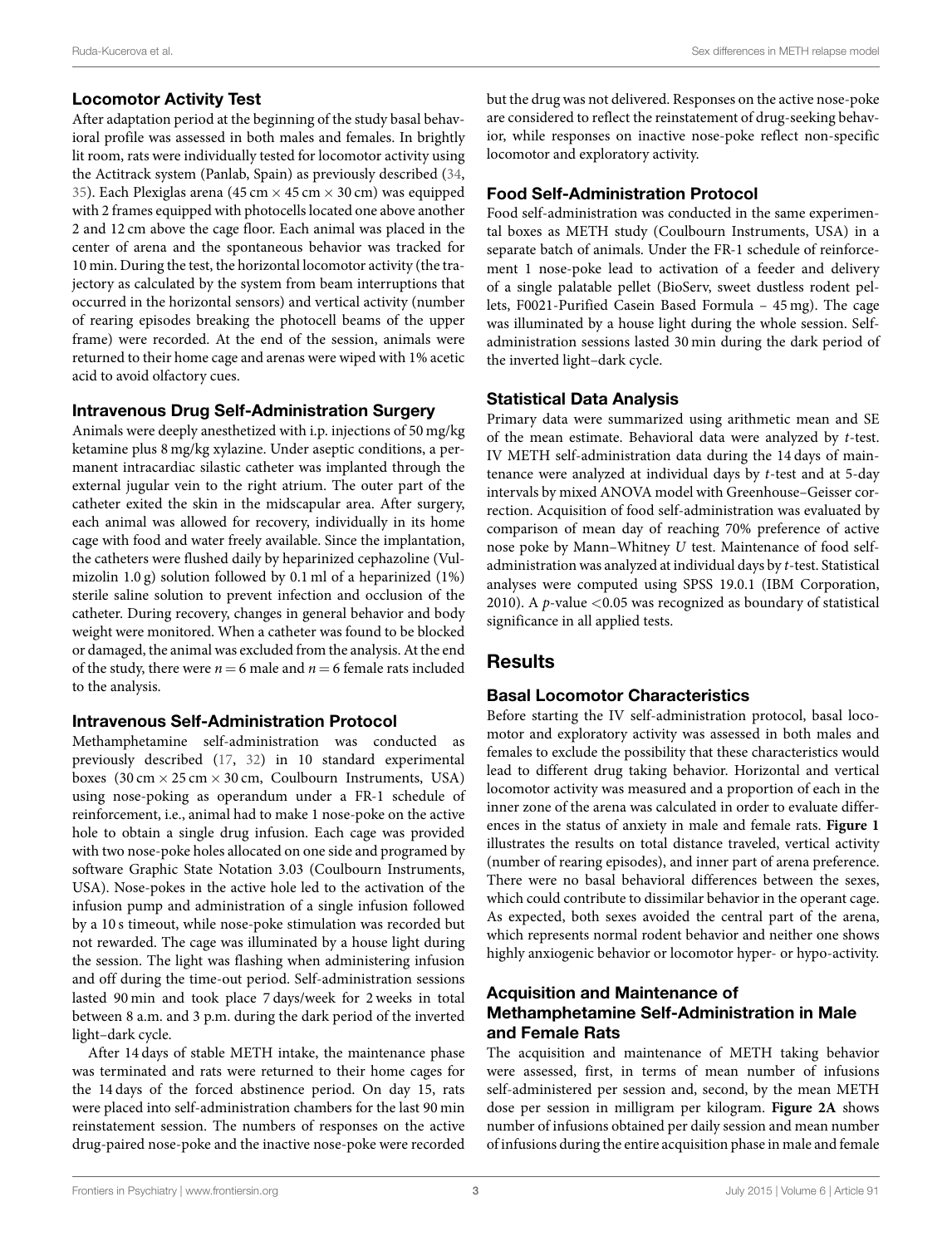

<span id="page-3-0"></span>rats during the acquisition phase of METH self-administration training. ANOVA revealed no significant effects over the whole period. However, when the number of infusions was converted to a METH dose per kilogram of body weight, males were found to self-administer higher dose at the end of the acquisition phase as compared to females. More specifically, as depicted in the **[Figure 2B](#page-4-0)**, mean METH intake during the last 5 days of training was significantly higher in males than in females, i.e., 2.5 and 1.5 mg/kg, respectively (mixed ANOVA model:  $p = 0.038$ .

## **Reinstatement of Methamphetamine Self-Administration in Male and Female Rats**

After the 2-week-long period of forced abstinence one last reinstatement session was performed with no drug availability. The only measure of the drug-seeking behavior is the number of active operandum responses. This number was converted to a percent of mean basal nose-poking (14 days of acquisition and maintenance). There was a massive difference between the sexes recorded: male rats showed mean percent of responding 48.3% whereas females showed 295.7% (mixed ANOVA model, *p* = 0.001). Results are reported on the **[Figure 3](#page-4-1)**.

## **Acquisition of Food Self-Administration in Male and Female Rats**

The acquisition of food taking behavior (sweet pellets) was assessed in terms of day when the animals started to prefer the active nose-poke more than 70%. **[Figure 4A](#page-5-0)** shows the development of active nose poke preference (%) over all sessions in male and female rats. **[Figure 4B](#page-5-0)** reports the mean day for reaching 70% preference of the active operandum, which was 4.7 in males and 2.2 in females (Mann–Whitney *U* test,  $p = 0.014$ ). The maintenance phase of the food self-administration was evaluated as a mean number of self-administered pellets during the last 5 days when the intake was stable. **[Figure 5](#page-5-1)** depicts the significantly higher pellet intake in female rats as compared to males (138–175) and 51–73, respectively,  $p \leq 0.05$ ).

## **Discussion**

Findings of the present study demonstrated that male and female rats had equal basal locomotor and exploratory activity. Thus, differences in operant IV self-administration cannot be accounted for differences in locomotor activity. Furthermore, the food selfadministration has shown a very different dynamics than the METH study, suggesting higher motivation to obtain natural reward (sweet pellet) in females, which learned the operant procedure faster (acquisition) and self-administered approximately three times more pellets than males. This behavior toward natural reward is very different from METH-related operant behavior, which rules out the possibility of general gender specific difference in the reward processes.

During the maintenance phase of the METH selfadministration, female rats were found to self-administer the same number of infusion, but their METH intake in terms of dose per kilogram of body weight was found lower. This measure is not widely used among the self-administration studies, usually only the numbers of nose pokes (or lever presses) and infusions are reported. However, we propose this measure to be considered as highly valid for several reasons. Despite the solution of the drug being available in the operant box matches the body weight of the particular animal, the solutions are prepared for certain body weight category, e.g., solution for animal weighting 300 g can be used for rats reaching approximately 280–320 g (this fact is usually not described exactly in the Section"[Materials and](#page-1-0) [Methods](#page-1-0)" of the papers). This discrepancy, aggravated by the fact that the body weight of the animal changes over the course of the experiment, could be a source of significant differences in the dose taken even at conditions of the same number of infusions. This is a confounding factor, which complicates the comparison of findings from different laboratories. Furthermore, this approach should be used when the number of behavioral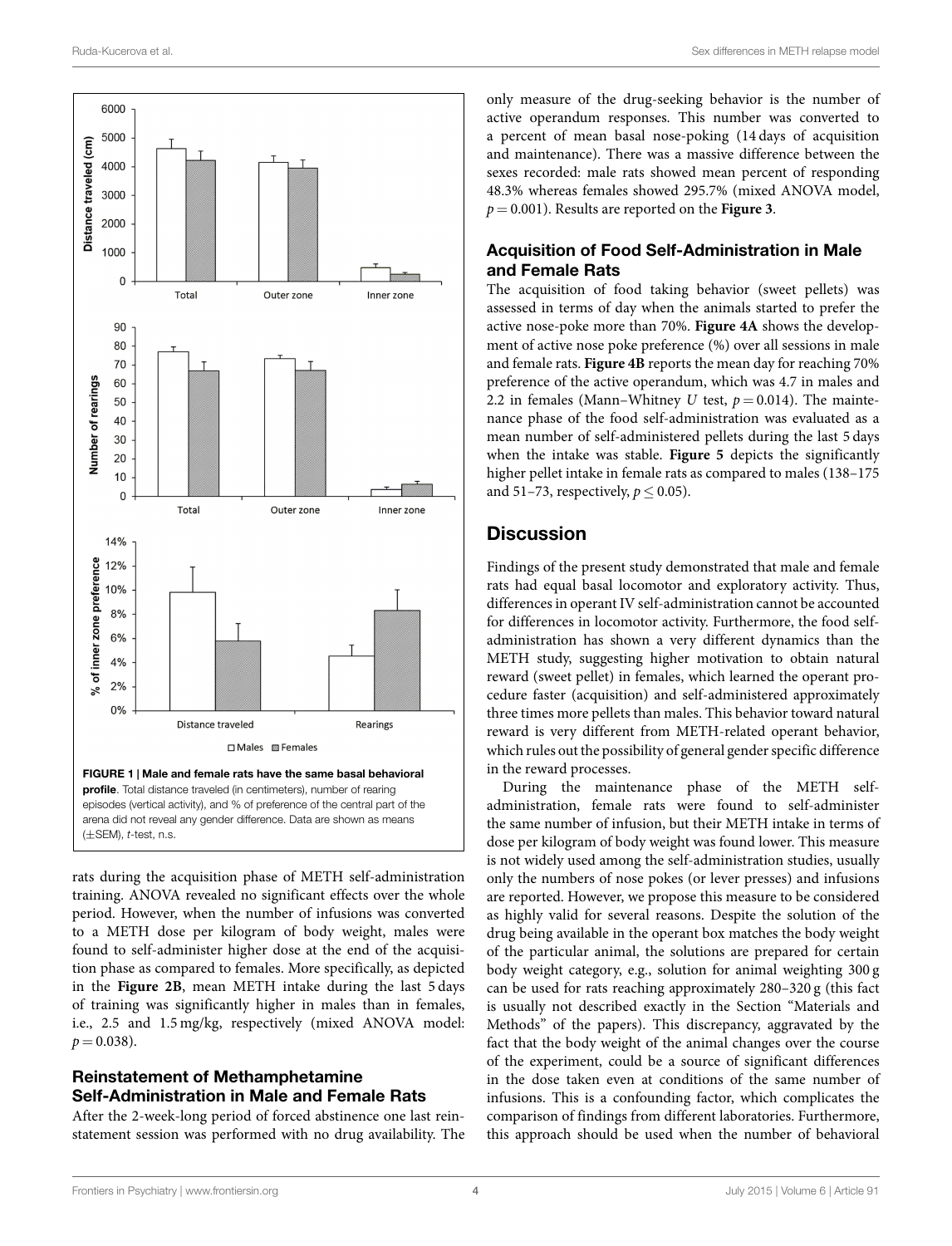

<span id="page-4-0"></span>**FIGURE 2 | Acquisition and maintenance of methamphetamine intake in male and female rats**. The **(A)** part shows number of infusions expressed as daily means over the 14 days of acquisition and maintenance of the METH IV self-administration. The bar graph depicts the mean number of infusions over the whole 14 days period. There were no statistically significant differences in this measure (mixed ANOVA model). The **(B)** part shows in an analogical way

the mean dose in milligram per kilogram of METH self-administered by male  $(n = 6)$  and female  $(n = 6)$  rats. The groups start to differ significantly from the day 10 with *t*-test results: day 10 (*p* = 0.021), day 11 (*p* = 0.049), and day 14  $(p = 0.048)$ . The bar graph shows the mean number of infusions over the last 5 days of the maintenance period (day 10–14) when the drug intake started to be significantly higher in male rats  $(p = 0.038, mixed ANOVA model)$ .

 $p=0.006$ 

Females



<span id="page-4-1"></span>responses (nose pokes or lever presses) does not match the number of infusions delivered. This is always the case when the system uses nose poke operandi (and in some cases levers which do not retract after infusion delivery).

Previous studies have shown that female rats to be more vulnerable to behavioral effects of psychomotor stimulants including cocaine [\(36–](#page-7-5)[38\)](#page-7-6) and, in particular, amphetamines (including METH), which elicited a higher increase of locomotion in females than males or reach the same behavior profile at lower dose [\(25](#page-6-21), [28,](#page-6-24) [39,](#page-7-7) [40\)](#page-7-8). Other studies have repeatedly shown that females with intact gonads tend to develop readily behavioral sensitization to psychostimulant drugs after repeated treatment([41–](#page-7-9)[43\)](#page-7-10).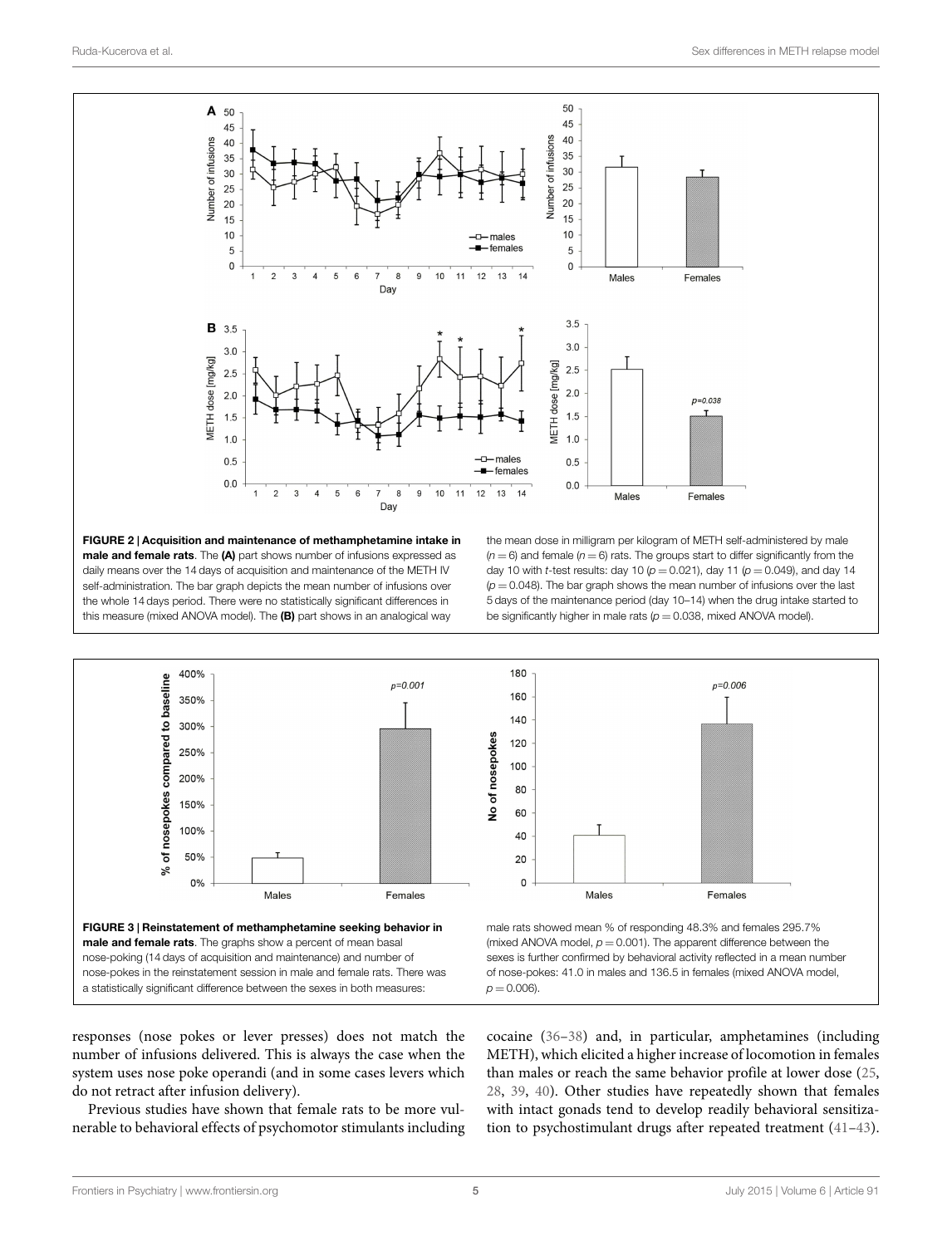

<span id="page-5-0"></span>



<span id="page-5-1"></span>Furthermore, there is new evidence of specific pharmacokinetic differences in METH self-administration studies, where males were shown to have lower area under curve (AUC) of METH probably due to rapid drug elimination([29\)](#page-6-25). The apparent higher efficacy of the amphetamines found in this and previously mentioned studies in female rats could be explained by the pharmacokinetic differences.

Similarly, in clinical studies, there has been shown that men are more sensitive to the reinforcing effects of a high dose of -amphetamine than women, who respond rather to low doses at a random phase of the menstrual cycle [\(44](#page-7-11)). This is consistent with our data, which showed that males developed higher stable intake of METH than females (2.5 and 1.5 mg/kg daily, respectively). Furthermore, women were shown to experience greater increases in diastolic pressure and nausea than men at the same doses while the ability to discriminate D-amphetamine was equal in both sexes [\(45](#page-7-12)). These lines of evidence further support translational validity of our finding of lower METH intake in female rats.

However, in fixed ratio self-administration paradigms, the reports on gender differences in the maintenance phase are numerous and quite contradictory in both clinical([45,](#page-7-12) [46](#page-7-13)) and self-administration. The bar graph **(B)** depicts the mean day the animals reached and kept 70% preference of the active operandum: 4.7 in males and 2.2 in females (Mann–Whitney  $U$  test,  $p = 0.014$ ).

preclinical studies, showing both higher and lower drug intake in female subjects [\(21](#page-6-27), [47\)](#page-7-14).

Progressive ratio IV self-administration paradigm or prolonged access to the drug might be better tools to unravel gender differences as these may be linked to appetitive behavior([21](#page-6-27)). Female rats have been repeatedly shown to achieve higher breaking points in METH self-administration study suggesting higher motivation to obtain the drug([10,](#page-6-8) [48](#page-7-15)). This is consistent with the robust gender difference in the reinstatement found in this study, where the motivation of animals for the drug-seeking was not abolished by extinction training. At this point, active responses to the operandum are the only measure to report because the session is performed without delivering the drug. We found a highly significant difference in the percent of mean basal nose-poking, as well as in the absolute number of active operant responses. The enhancing effect of estradiol and attenuating effects of progesterone on psychostimulant (D-amphetamine, METH, cocaine) intake in female gender is repeatedly and consistently reported in both clinical ([49–](#page-7-16)[52\)](#page-7-17) and preclinical studies [\(17](#page-6-14), [20](#page-6-17)[–22\)](#page-6-18). Therefore, the higher variability in the reinstatement operant responding in the female group detected in this study probably originated from different hormonal stage. This conclusion can be supported by an earlier study, which employed the extinction and both drug- and cueprimed reinstatement, where females were found more vulnerable in both reinstatement procedures and also exhibited higher variability than males. Interestingly, the numbers of lever presses in the conditioned cue-primed reinstatement session were approximately 40 in males and 120 in females [\(10](#page-6-8)). These absolute numbers are similar to those reported in the present study: 41 and 136, respectively. Therefore, this effect seems to be well reproducible and strain independent (Long-Evans vs. Sprague-Dawley rats).

The forced abstinence model was proposed as a potentially better tool to model a spontaneous relapse in rodents [\(15](#page-6-28), [53\)](#page-7-18). To our knowledge, this is the first report of gender differences in the paradigm of reinstatement after forced abstinence. Extinction-based approach to study relapse-like behavior phase in the preclinical setting show contradictory results – females appear to meet the extinction criteria later than males [\(11](#page-6-9)), but negative results have been reported as well([54\)](#page-7-19). Both studies were conducted with cocaine.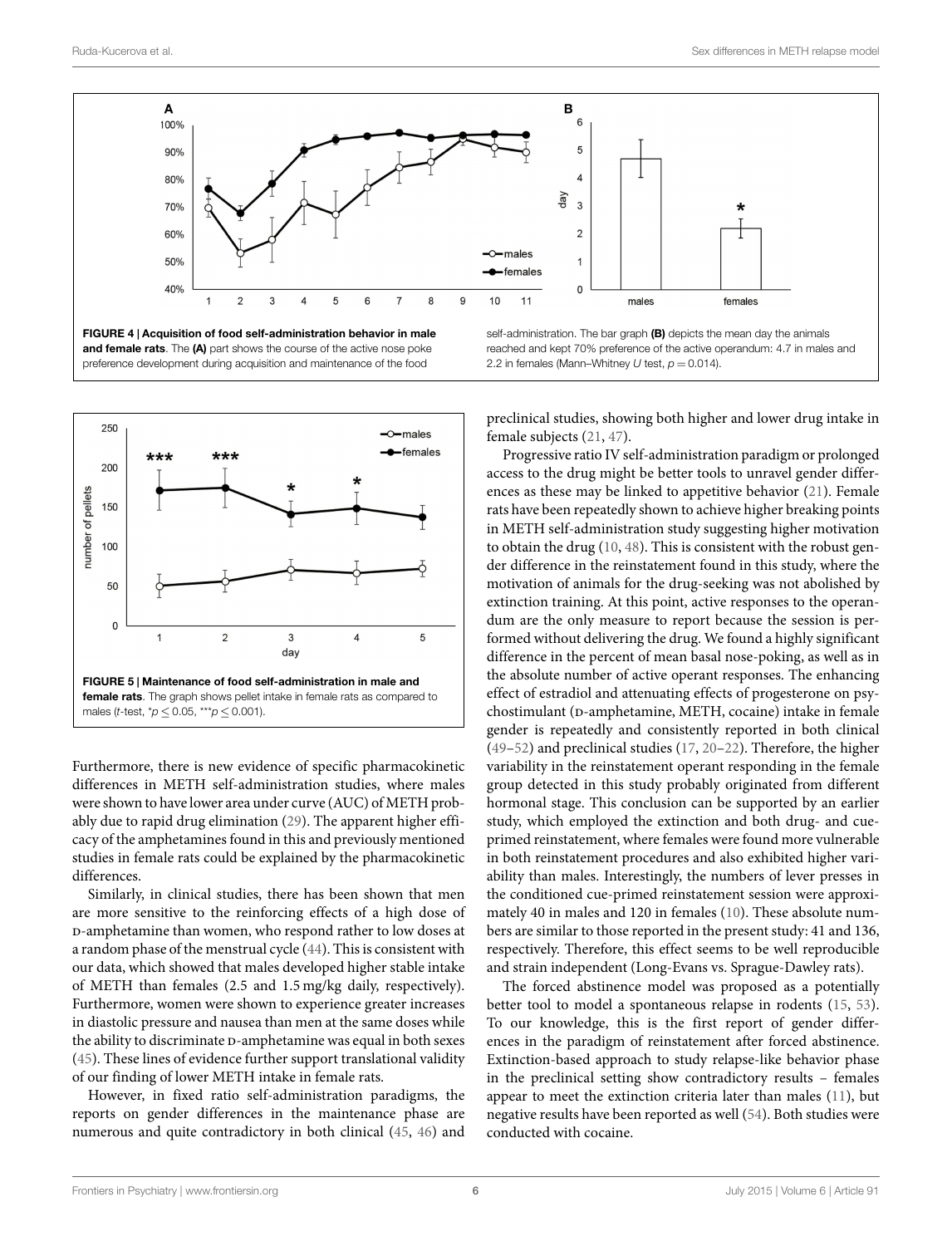Ruda-Kucerova et al. Sex differences in METH relapse model

Taken together, this study reports lower consummatory METH intake during maintenance phase of the self-administration together with higher vulnerability to the reinstatement of METH seeking behavior in female rats after forced abstinence. These effects seem to be robust enough, thus relatively independent on the current hormonal level. Therefore, we propose this paradigm for preclinical screening for potential new medications specific for women. However, the main limitation for the translation of these results to human medicine is the absence of psychosocial aspects, which are impossible to reflect in animal studies.

# **Acknowledgments**

The authors are grateful to Amy Chen and Heejae Chung (Toronto, ON, Canada) for their kind help with manuscript

## **References**

- <span id="page-6-0"></span>1. Becker JB, Hu M. Sex differences in drug abuse. *Front Neuroendocrinol* (2008) **29**:36–47. doi[:10.1016/j.yfrne.2007.07.003](http://dx.doi.org/10.1016/j.yfrne.2007.07.003)
- <span id="page-6-1"></span>2. Dluzen DE, Liu B. Gender differences in methamphetamine use and responses: a review. *Gend Med* (2008) **5**:24–35. doi:[10.1016/S1550-8579\(08\)80005-8](http://dx.doi.org/10.1016/S1550-8579(08)80005-8)
- <span id="page-6-2"></span>3. Bobzean SA, Denobrega AK, Perrotti LI. Sex differences in the neurobiology of drug addiction. *Exp Neurol* (2014) **259**:64–74. doi:[10.1016/j.expneurol.2014.](http://dx.doi.org/10.1016/j.expneurol.2014.01.022) [01.022](http://dx.doi.org/10.1016/j.expneurol.2014.01.022)
- <span id="page-6-3"></span>4. Fattore L, Melis M, Fadda P, Fratta W. Sex differences in addictive disorders. *Front Neuroendocrinol* (2014) **35**:272–84. doi[:10.1016/j.yfrne.2014.04.003](http://dx.doi.org/10.1016/j.yfrne.2014.04.003)
- <span id="page-6-4"></span>5. Brecht ML, O'Brien A, Von Mayrhauser C, Anglin MD. Methamphetamine use behaviors and gender differences. *Addict Behav* (2004) **29**:89–106. doi[:10.1016/](http://dx.doi.org/10.1016/S0306-4603(03)00082-0) [S0306-4603\(03\)00082-0](http://dx.doi.org/10.1016/S0306-4603(03)00082-0)
- 6. Munro CA, Mccaul ME, Wong DF, Oswald LM, Zhou Y, Brasic J, et al. Sex differences in striatal dopamine release in healthy adults. *Biol Psychiatry* (2006) **59**:966–74. doi:[10.1016/j.biopsych.2006.01.008](http://dx.doi.org/10.1016/j.biopsych.2006.01.008)
- <span id="page-6-5"></span>7. Terner J, de Wit H. Menstrual cycle phase and responses to drugs of abuse in humans. *Drug Alcohol Depend* (2006) **84**:1–13. doi[:10.1016/j.drugalcdep.2005.](http://dx.doi.org/10.1016/j.drugalcdep.2005.12.007) [12.007](http://dx.doi.org/10.1016/j.drugalcdep.2005.12.007)
- <span id="page-6-6"></span>8. Brecht ML, Herbeck D. Time to relapse following treatment for methamphetamine use: a long-term perspective on patterns and predictors. *Drug Alcohol Depend* (2014) **139**:18–25. doi[:10.1016/j.drugalcdep.2014.02.702](http://dx.doi.org/10.1016/j.drugalcdep.2014.02.702)
- <span id="page-6-7"></span>9. Reichel CM, Chan CH, Ghee SM, See RE. Sex differences in escalation of methamphetamine self-administration: cognitive and motivational consequences in rats. *Psychopharmacology (Berl)* (2012) **223**:371–80. doi[:10.1007/](http://dx.doi.org/10.1007/s00213-012-2727-8) [s00213-012-2727-8](http://dx.doi.org/10.1007/s00213-012-2727-8)
- <span id="page-6-8"></span>10. Cox BM, Young AB, See RE, Reichel CM. Sex differences in methamphetamine seeking in rats: impact of oxytocin. *Psychoneuroendocrinology* (2013) **38**:2343–53. doi[:10.1016/j.psyneuen.2013.05.005](http://dx.doi.org/10.1016/j.psyneuen.2013.05.005)
- <span id="page-6-9"></span>11. Lynch WJ, Carroll ME. Reinstatement of cocaine self-administration in rats: sex differences. *Psychopharmacology (Berl)* (2000) **148**:196–200. doi[:10.1007/](http://dx.doi.org/10.1007/s002130050042) [s002130050042](http://dx.doi.org/10.1007/s002130050042)
- <span id="page-6-10"></span>12. Lynch WJ, Taylor JR. Sex differences in the behavioral effects of 24-h/day access to cocaine under a discrete trial procedure. *Neuropsychopharmacology* (2004) **29**:943–51. doi:[10.1038/sj.npp.1300389](http://dx.doi.org/10.1038/sj.npp.1300389)
- <span id="page-6-11"></span>13. Klein LC, Popke EJ, Grunberg NE. Sex differences in effects of predictable and unpredictable footshock on fentanyl self-administration in rats. *Exp Clin Psychopharmacol* (1997) **5**:99–106. doi:[10.1037/1064-1297.5.2.99](http://dx.doi.org/10.1037/1064-1297.5.2.99)
- <span id="page-6-12"></span>14. Fuchs RA, Branham RK, See RE. Different neural substrates mediate cocaine seeking after abstinence versus extinction training: a critical role for the dorsolateral caudate-putamen. *J Neurosci* (2006) **26**:3584–8. doi[:10.1523/](http://dx.doi.org/10.1523/JNEUROSCI.5146-05.2006) [JNEUROSCI.5146-05.2006](http://dx.doi.org/10.1523/JNEUROSCI.5146-05.2006)
- <span id="page-6-28"></span>15. Reichel CM, Bevins RA. Forced abstinence model of relapse to study pharmacological treatments of substance use disorder. *Curr Drug Abuse Rev* (2009) **2**:184–94. doi[:10.2174/1874473710902020184](http://dx.doi.org/10.2174/1874473710902020184)
- <span id="page-6-13"></span>16. Yahyavi-Firouz-Abadi N, See RE. Anti-relapse medications: preclinical models for drug addiction treatment. *Pharmacol Ther* (2009) **124**:235–47. doi[:10.1016/](http://dx.doi.org/10.1016/j.pharmthera.2009.06.014) [j.pharmthera.2009.06.014](http://dx.doi.org/10.1016/j.pharmthera.2009.06.014)

preparation and proof reading. This study was financed from the SoMoPro II programme. The research leading to this invention has acquired a financial grant from the People Programme (Marie Curie action) of the Seventh Framework Programme of EU according to the REA Grant Agreement No. 291782. The research is further co-financed by the South-Moravian Region. The study reflects only the author's views and that the Union is not liable for any use that may be made of the information contained therein. Further cofinancing was by the project "CEITEC – Central European Institute of Technology" (CZ.1.05/1.1.00/02.0068) from European Regional Development Fund, project of specific research at the Masaryk University (MUNI/A/1116/2014), and the Internal project of the Faculty of Medicine at Masaryk University (MUNI/11/InGA09/2012).

- <span id="page-6-14"></span>17. Kucerova J, Vrskova D, Sulcova A. Impact of repeated methamphetamine pretreatment on intravenous self-administration of the drug in males and estrogenized or non- estrogenized ovariectomized female rats. *Neuro Endocrinol Lett* (2009) **30**:663–70.
- <span id="page-6-15"></span>18. Castelli MP, Fadda P, Casu A, Spano MS, Casti A, Fratta W, et al. Male and female rats differ in brain cannabinoid CB1 receptor density and function and in behavioural traits predisposing to drug addiction: effect of ovarian hormones. *Curr Pharm Des* (2013) **20**(13):2100–13. doi:[10.2174/](http://dx.doi.org/10.2174/13816128113199990430) [13816128113199990430](http://dx.doi.org/10.2174/13816128113199990430)
- <span id="page-6-16"></span>19. Feltenstein MW, Henderson AR, See RE. Enhancement of cue-induced reinstatement of cocaine-seeking in rats by yohimbine: sex differences and the role of the estrous cycle. *Psychopharmacology (Berl)* (2011) **216**:53–62. doi:[10.1007/](http://dx.doi.org/10.1007/s00213-011-2187-6) [s00213-011-2187-6](http://dx.doi.org/10.1007/s00213-011-2187-6)
- <span id="page-6-17"></span>20. Chen HH, Yang YK, Yeh TL, Cherng CF, Hsu HC, Hsiao SY, et al. Methamphetamine-induced conditioned place preference is facilitated by estradiol pretreatment in female mice. *Chin J Physiol* (2003) **46**:169–74.
- <span id="page-6-27"></span>21. Carroll ME, Anker JJ. Sex differences and ovarian hormones in animal models of drug dependence. *Horm Behav* (2010) **58**:44–56. doi:[10.1016/j.yhbeh.2009.](http://dx.doi.org/10.1016/j.yhbeh.2009.10.001) [10.001](http://dx.doi.org/10.1016/j.yhbeh.2009.10.001)
- <span id="page-6-18"></span>22. Anker JJ, Carroll ME. Females are more vulnerable to drug abuse than males: evidence from preclinical studies and the role of ovarian hormones. *Curr Top Behav Neurosci* (2011) **8**:73–96. doi:[10.1007/7854\\_2010\\_93](http://dx.doi.org/10.1007/7854_2010_93)
- <span id="page-6-19"></span>23. Quinones-Jenab V, Jenab S. Progesterone attenuates cocaine-induced responses. *Horm Behav* (2010) **58**:22–32. doi:[10.1016/j.yhbeh.2009.10.002](http://dx.doi.org/10.1016/j.yhbeh.2009.10.002)
- <span id="page-6-20"></span>24. Lynch WJ, Sofuoglu M. Role of progesterone in nicotine addiction: evidence from initiation to relapse. *Exp Clin Psychopharmacol* (2010) **18**:451–61. doi[:10.](http://dx.doi.org/10.1037/a0021265) [1037/a0021265](http://dx.doi.org/10.1037/a0021265)
- <span id="page-6-21"></span>25. Schindler CW, Bross JG, Thorndike EB. Gender differences in the behavioral effects of methamphetamine. *Eur J Pharmacol* (2002) **442**:231–5. doi:[10.1016/](http://dx.doi.org/10.1016/S0014-2999(02)01550-9) [S0014-2999\(02\)01550-9](http://dx.doi.org/10.1016/S0014-2999(02)01550-9)
- <span id="page-6-22"></span>26. Mathews IZ, McCormick CM. Female and male rats in late adolescence differ from adults in amphetamine-induced locomotor activity, but not in conditioned place preference for amphetamine. *Behav Pharmacol* (2007) **18**:641–50. doi:[10.1097/FBP.0b013e3282effbf5](http://dx.doi.org/10.1097/FBP.0b013e3282effbf5)
- <span id="page-6-23"></span>27. Silverman JL, Koenig JI. Evidence for the involvement of ERbeta and RGS9- 2 in 17-beta estradiol enhancement of amphetamine-induced place preference behavior. *Horm Behav* (2007) **52**:146–55. doi[:10.1016/j.yhbeh.2007.03.017](http://dx.doi.org/10.1016/j.yhbeh.2007.03.017)
- <span id="page-6-24"></span>28. Milesi-Halle A, Mcmillan DE, Laurenzana EM, Byrnes-Blake KA, Owens SM. Sex differences in (+)-amphetamine- and (+)-methamphetamine-induced behavioral response in male and female Sprague-Dawley rats. *Pharmacol Biochem Behav* (2007) **86**:140–9. doi[:10.1016/j.pbb.2006.12.018](http://dx.doi.org/10.1016/j.pbb.2006.12.018)
- <span id="page-6-25"></span>29. Milesi-Halle A, Hambuchen MD, Mcmillan DE, Michael Owens S. The pharmacokinetics of methamphetamine self-administration in male and female rats. *Drug Alcohol Depend* (2015) **150**:164–9. doi:[10.1016/j.drugalcdep.2015.02.](http://dx.doi.org/10.1016/j.drugalcdep.2015.02.032) [032](http://dx.doi.org/10.1016/j.drugalcdep.2015.02.032)
- <span id="page-6-26"></span>30. Emmett-Oglesby MW, Peltier RL, Depoortere RY, Pickering CL, Hooper ML, Gong YH, et al. Tolerance to self-administration of cocaine in rats: time course and dose-response determination using a multi-dose method. *Drug Alcohol Depend* (1993) **32**:247–56. doi[:10.1016/0376-8716\(93\)90089-9](http://dx.doi.org/10.1016/0376-8716(93)90089-9)